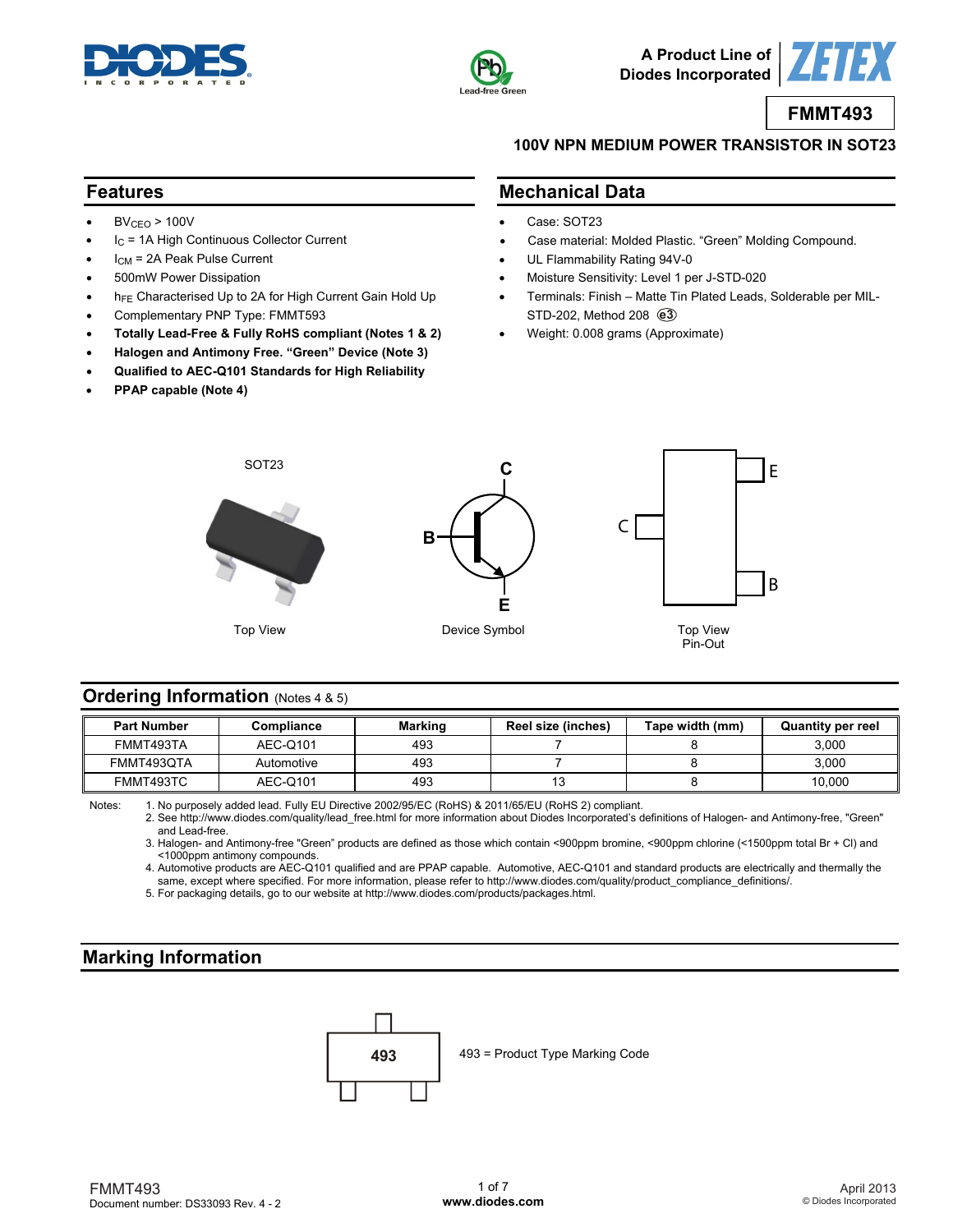



# **Maximum Ratings** (@TA = +25°C, unless otherwise specified.)

| <b>Characteristic</b>        | Symbol                 | Value | Unit |
|------------------------------|------------------------|-------|------|
| Collector-Base Voltage       | <b>V<sub>CBO</sub></b> | 120   |      |
| Collector-Emitter Voltage    | <b>V<sub>CEO</sub></b> | 100   |      |
| <b>Emitter-Base Voltage</b>  | <b>VEBO</b>            |       |      |
| Continuous Collector Current | lc.                    |       |      |
| Peak Pulse Current           | <b>I</b> CM            |       |      |
| <b>Base Current</b>          | IB                     | 200   | mA   |

## **Thermal Characteristics** (@TA = +25°C, unless otherwise specified.)

| <b>Characteristic</b>                            | Symbol            | Value           | Unit |
|--------------------------------------------------|-------------------|-----------------|------|
| Power Dissipation (Note 6)                       | Pп                | 500             | mW   |
| Thermal Resistance, Junction to Ambient (Note 6) | $R_{0,IA}$        | 250             | °C/W |
| Thermal Resistance, Junction to Lead (Note 7)    | $R_{0,\text{IL}}$ | 197             | °C/W |
| Operating and Storage Temperature Range          | J. Tstg           | $-55$ to $+150$ | °C   |

#### **ESD Ratings** (Note 8)

| <b>Characteristic</b>                                  | symbol :          | Value    | Unit | <b>JEDEC Class</b> |
|--------------------------------------------------------|-------------------|----------|------|--------------------|
| Electr<br>Human Body Model<br>: Discharge<br>ostatic I | <b>HBM</b><br>ESD | 4,000    |      | 3A                 |
| Electr<br>Machine Model<br>: Discharge<br>ostatic.     | <b>ESD MM</b>     | 400<br>- |      |                    |

Notes: 6. For a device mounted on 15mm X 15mm 1oz weight copper that is on a single-sided FR4 PCB; device is measured under still air conditions whilst operating in a steady-state.

7. Thermal resistance from junction to solder-point (at the end of the collector lead).

8. Refer to JEDEC specification JESD22-A114 and JESD22-A115.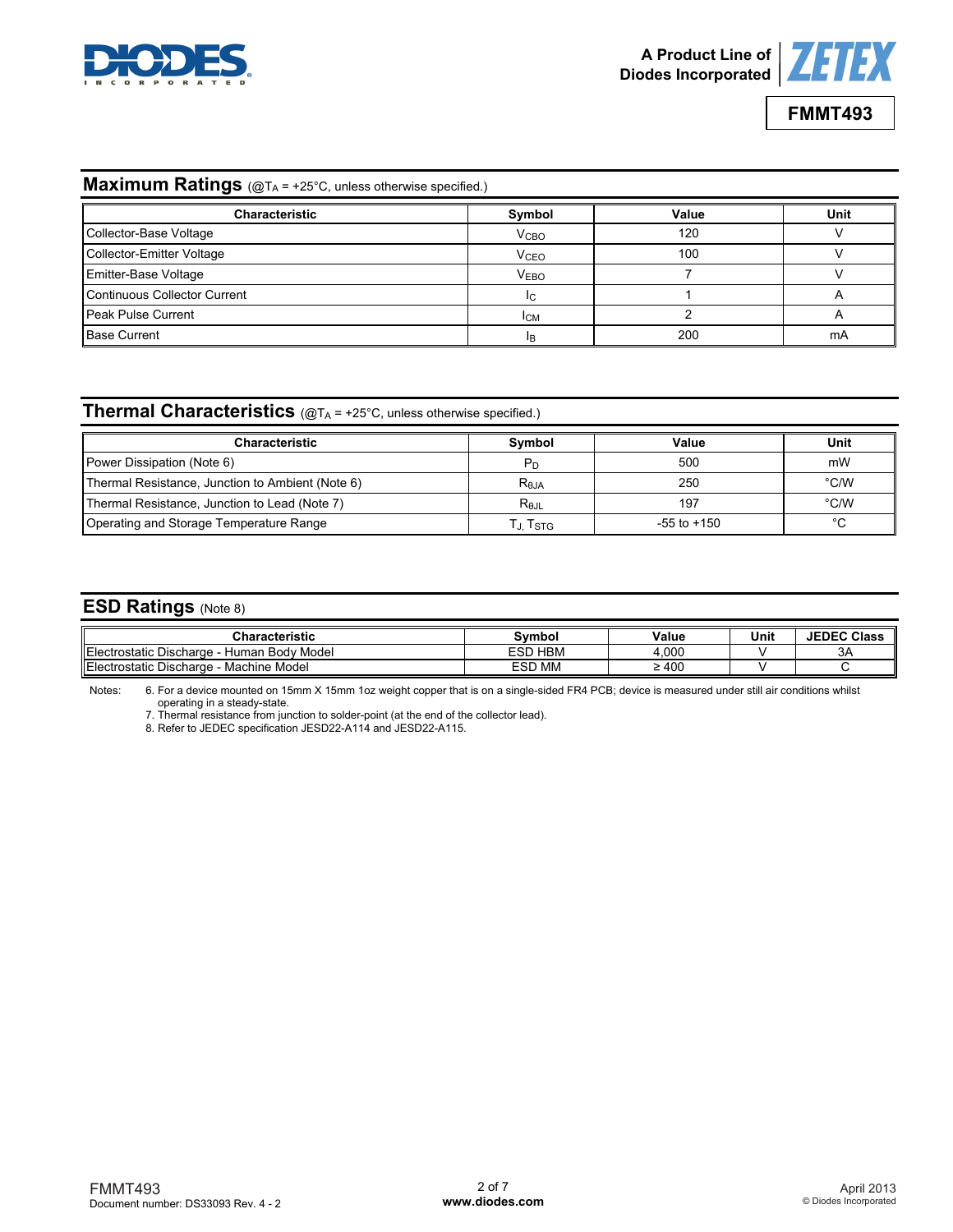



# **Thermal Characteristics and Derating Information**

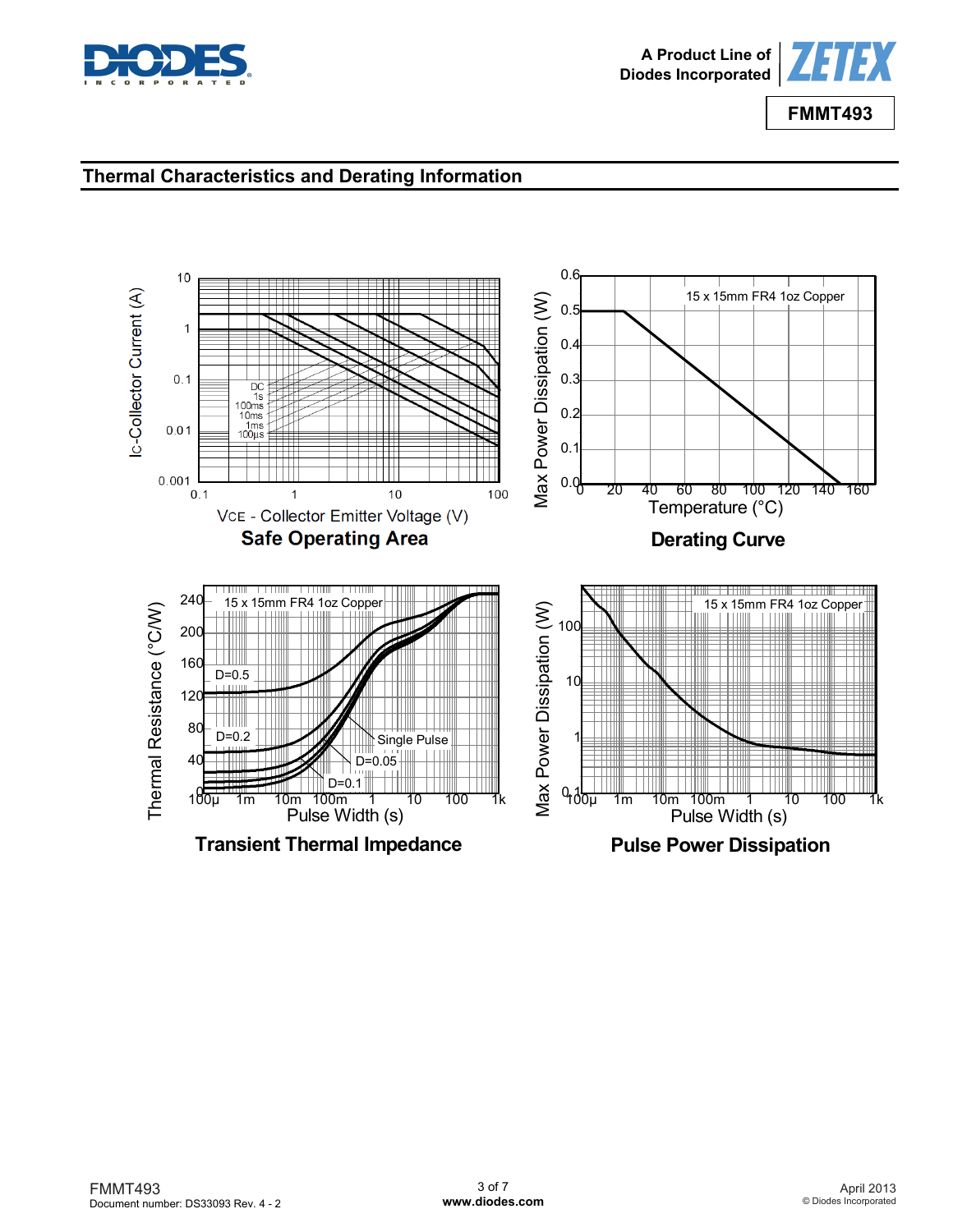



| <b>Electrical Characteristics</b> ( $@T_A = +25^\circ C$ , unless otherwise specified.) |                         |                        |     |            |            |                                                                                                                                   |
|-----------------------------------------------------------------------------------------|-------------------------|------------------------|-----|------------|------------|-----------------------------------------------------------------------------------------------------------------------------------|
| <b>Characteristic</b>                                                                   | Symbol                  | Min                    | Typ | Max        | Unit       | <b>Test Condition</b>                                                                                                             |
| Collector-Base Breakdown Voltage                                                        | <b>BV<sub>CBO</sub></b> | 120                    |     |            | V          | $I_C = 100 \mu A$                                                                                                                 |
| Collector-Emitter Breakdown Voltage (Note 9)                                            | <b>BV<sub>CEO</sub></b> | 100                    |     |            | $\vee$     | $IC = 1mA$                                                                                                                        |
| Emitter-Base Breakdown Voltage                                                          | BV <sub>EBO</sub>       | 7                      |     |            | $\vee$     | $I_F = 100 \mu A$                                                                                                                 |
| Collector Cutoff Current                                                                | Iсво                    |                        |     | 100        | nA         | $V_{CB}$ = 100V                                                                                                                   |
| <b>Emitter Cutoff Current</b>                                                           | <b>IEBO</b>             |                        |     | 50         | nA         | $V_{EB} = 5.6V$                                                                                                                   |
| Collector Emitter Cutoff Current                                                        | $_{\text{lcss}}$        |                        |     | 100        | nA         | $VCE = 100V$                                                                                                                      |
| Static Forward Current Transfer Ratio (Note 9)                                          | $h_{FE}$                | 100<br>100<br>60<br>20 |     | 300        |            | $I_C = 1mA$ , $V_{CE} = 10V$<br>$I_{C}$ = 250mA, $V_{CE}$ = 10V<br>$I_{C}$ = 500mA, $V_{CE}$ = 10V<br>$I_C = 1A$ , $V_{CE} = 10V$ |
| Collector-Emitter Saturation Voltage (Note 9)                                           | VCE(sat)                |                        |     | 300<br>600 | mV<br>mV   | $I_C = 500 \text{mA}$ , $I_B = 50 \text{mA}$<br>$IC = 1A$ , $IB = 100mA$                                                          |
| Base-Emitter Turn-On Voltage(Note 9)                                                    | V <sub>BE(on)</sub>     |                        |     | 1.0        | $\vee$     | $I_C = 1A$ , $V_{CE} = 10V$                                                                                                       |
| Base-Emitter Saturation Voltage (Note 9)                                                | V <sub>BE(sat)</sub>    |                        |     | 1.15       | V          | $I_C = 1A$ , $I_B = 100mA$                                                                                                        |
| Output Capacitance                                                                      | $C_{\rm obo}$           |                        |     | 10         | рF         | $V_{CB}$ = 10V, f = 1MHz                                                                                                          |
| <b>Transition Frequency</b>                                                             | fт                      | 150                    |     |            | <b>MHz</b> | $V_{CF}$ = 10V, $I_C$ = 50mA,<br>$f = 100 MHz$                                                                                    |

Note: 9. Measured under pulsed conditions. Pulse width ≤ 300µs. Duty cycle ≤ 2%.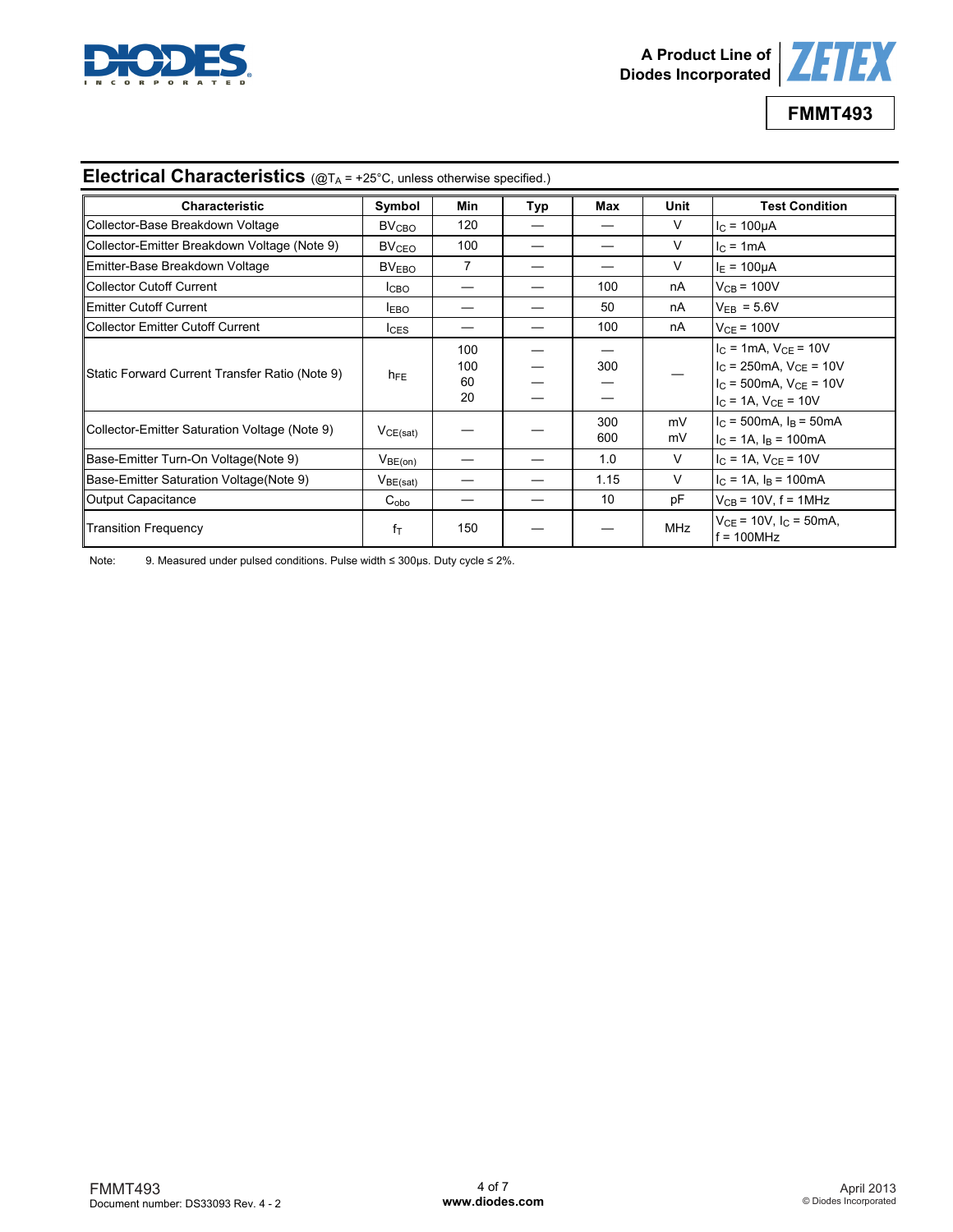

 $VCE(sat) - (V)$ 

**hFE-Typical Gain** 

 $VBE(on) - (V)$ 



**FMMT493**

 $10A$ 

 $10A$ 

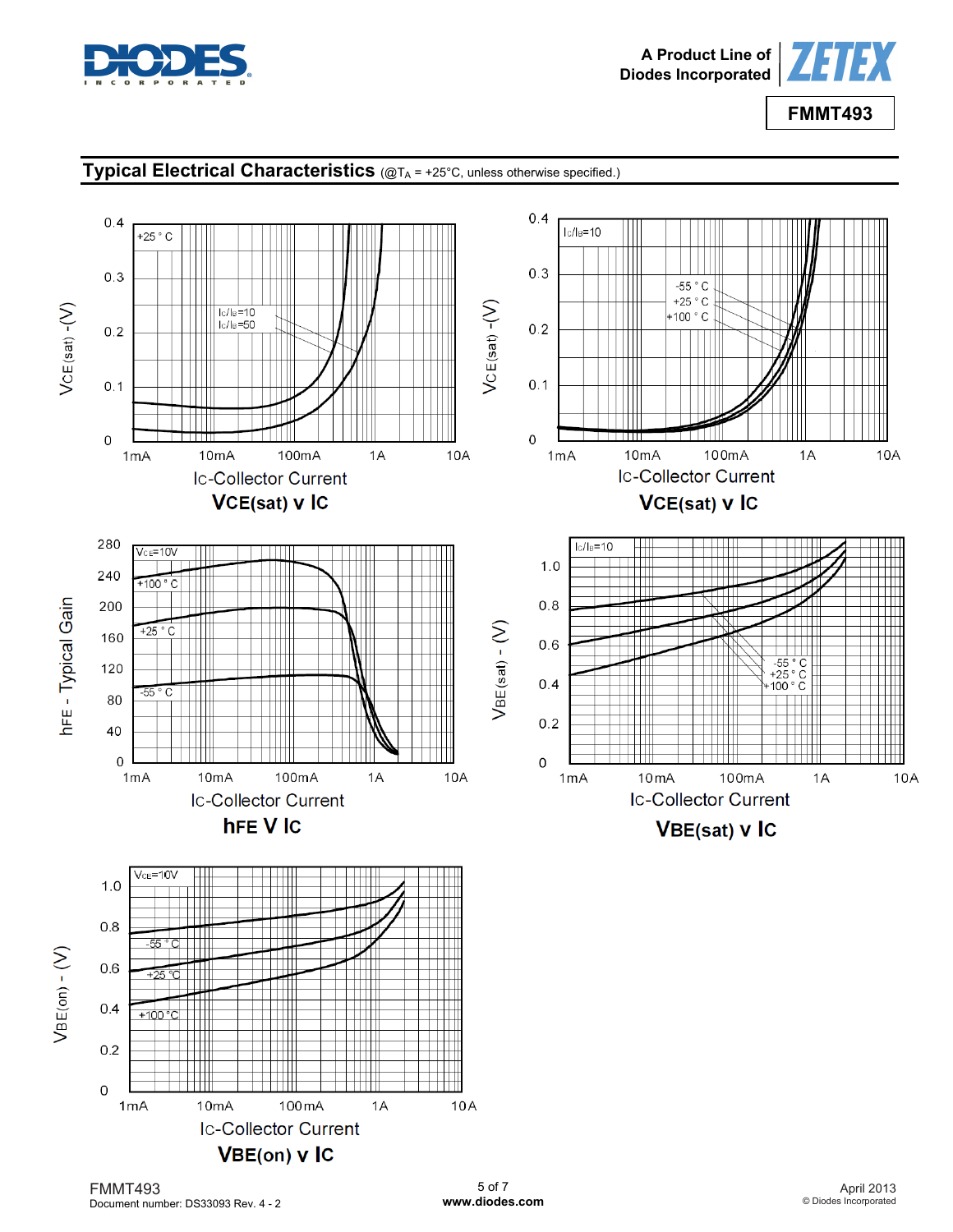

**SOT23** 

**H** 2.80 3.00 2.90

**2.30** 

0.085



**FMMT493**

# **Package Outline Dimensions**

Please see AP02002 at [http://www.diodes.com/datasheets/ap02002.pdf fo](http://www.diodes.com/datasheets/ap02002.pdf)r latest version.



# **Suggested Pad Layout**

Please see AP02001 at [http://www.diodes.com/datasheets/ap02001.pdf fo](http://www.diodes.com/datasheets/ap02001.pdf)r the latest version.



| <b>Dimensions</b> | Value (in mm) |
|-------------------|---------------|
|                   | 29            |
|                   | 0.8           |
|                   | 0.9           |
| r                 | 2.0           |
| F                 | 1.35          |

FMMT493 Document number: DS33093 Rev. 4 - 2